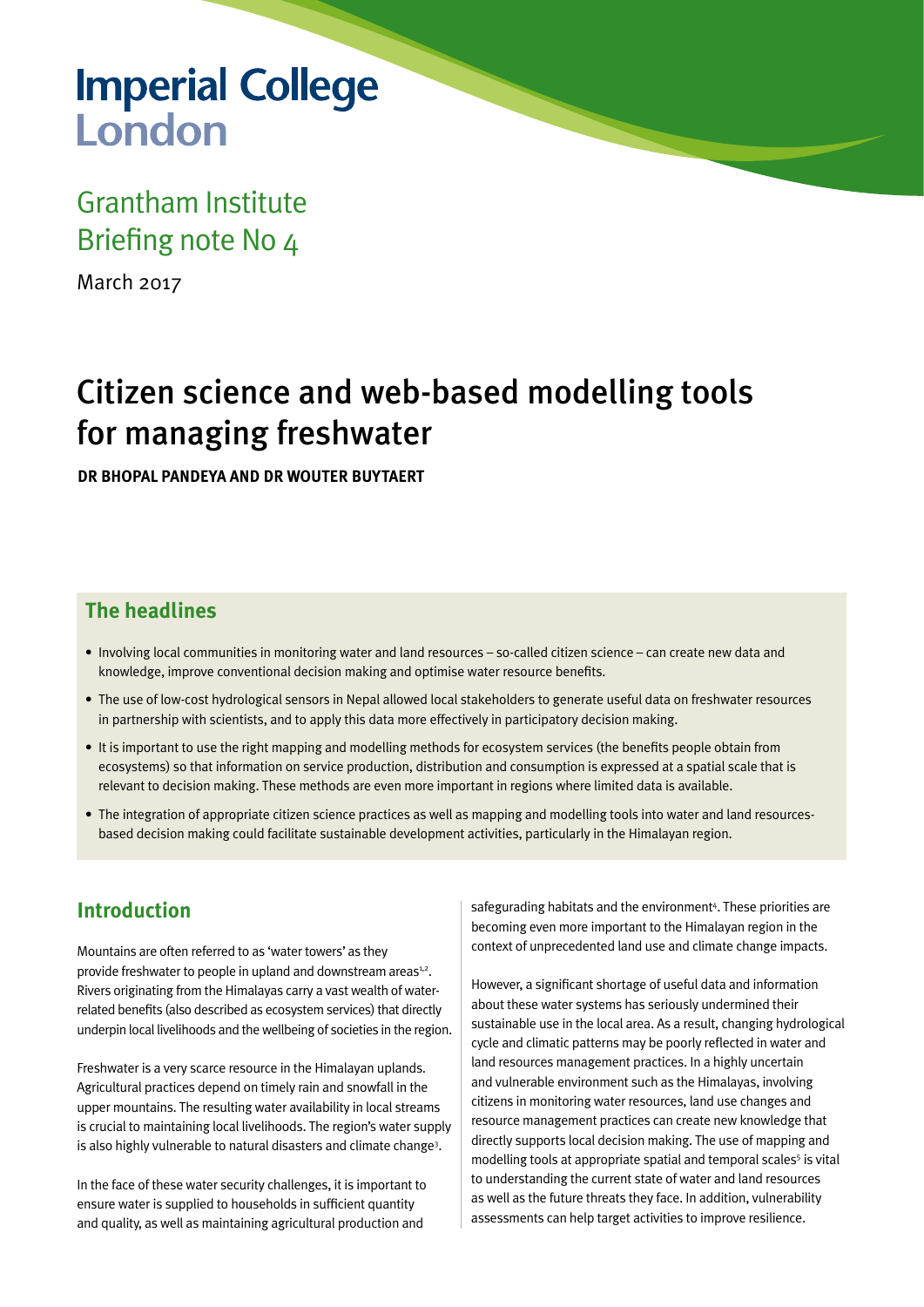#### **Citizen science and web-based mapping and modelling tools in decision making**

Public participation in environmental data collection has a long history. However, recent advances in affordable technologies such as low-cost monitoring equipment<sup>6</sup>, the availability of opensource databases and modelling tools<sup>7</sup>, participatory mapping of resources<sup>8</sup> and good communication networks have expanded the potential to engage citizens in these activities<sup>9, 10</sup>. There is also untapped potential to build transformative research on the links between human activity and natural systems<sup>11</sup>. Citizen science could therefore bridge the current science-policy impasse and ensure water resources are managed more effectively.

In water resources management policy, a number of key questions are constantly raised, such as defining freshwater resources services at appropriate spatial and temporal scales and the influence of eco-hydrological processes in water services production. These questions lead to inquiries about the trends and flows of services production over time and space and how human interventions have affected them. To answer these questions, a detailed valuation of ecosystem services including mapping and modelling of services is essential. This includes the application of relevant technologies, for example, the use of low-cost hydrological monitoring sensors in coordination with local stakeholders and ordinary citizens. The goal of valuation exercises is to provide information needed to support policy and decision making. However there is a profound gap of data and knowledge, especially at a local scale and in data-scarce mountainous regions. An innovative approach of citizen-centric data gathering activities and knowledge co-generation can be placed at the heart of the water resources management in those areas<sup>12</sup> (see figure 1).

Since water resources based services are spatially distributed, their current flows and trends can be better described by using appropriate mapping and modelling tools such as the WaterWorld<sup>7, 13</sup>, and the InVEST<sup>14</sup> models. These tools include time dimensions to integrate a range of natural processes into their models and can be used at a range of scales – from local to basin scales. The majority of mapping and modelling tools in use now are web-based and some include free datasets (for example, the Simterra database is embedded within the WaterWorld model and consists of a range of hydro-climatic and socio-ecological data). These features make it easier for mapping and modelling of water related services relevant to policy and decision making.

Maps are useful for prioritisation and problem identification, especially in relation to synergies and trade-offs among different ecosystem services, and between ecosystem services and biodiversity protection. In general, mapping and modelling visualisations are the most useful way to illustrate the value of water resources based services, and thereby support decision and policy making.

Remotely-sensed data, available from global and regional data repositories, can be used together with citizen-based approaches to improve our understanding of the ecosystem services available. Remote-sensing data can also support the analysis of uncertainties in relation to land use and climate change scenarios.

Web-based mapping and modelling tools are beginning to have a greater impact in water resources management. Although some of these tools are provided with a great deal of spatio-temporal data for water and land resources assessment, such data does not always accurately reflect the real resources situation on the ground, especially for remote and mountainous environments. Citizen science based monitoring of water resources monitoring can, however, create locally relevant data, and support mapping and modelling of local ecosystem services.

#### **Water resources based ecosystem services** How can water and land resources based services be defined and measured? What are the spatial and temporal scales of services production? How are these services produced and at what magnitude? How do major ecological and hydro-climatic processes influence their production? **Valuation of ecosystem services** Biophysical valuation: Which approaches are suitable (including mapping and modelling tools) to value biophysical production of services? **Policy and decision making** Who will benefit from the valuation process? Which ecosystem services are important to local communities? What is the institutional mechanism for adopting valuation results? What policy mechanisms are available to protect and promote resources benefits? **Trends and flows**  What is the trend of services production (spatial vs temporal relation), from sources to beneficiaries? How do human activities affect them? How does production of one service interact with production of others? *Citizen* Science- base *data and knowledge*

Socio-ecological valuation: How do social and ecological systems interact with hydrologic services to produce benefits to people?

Monetary vs non-monetary valuation: What role can economic valuation play? Technological innovation: How can technology (including ICT applications) improve data and knowledge generation? **Figure 1:** Citizen science can contribute towards answering policymakers' questions and supporting water resources management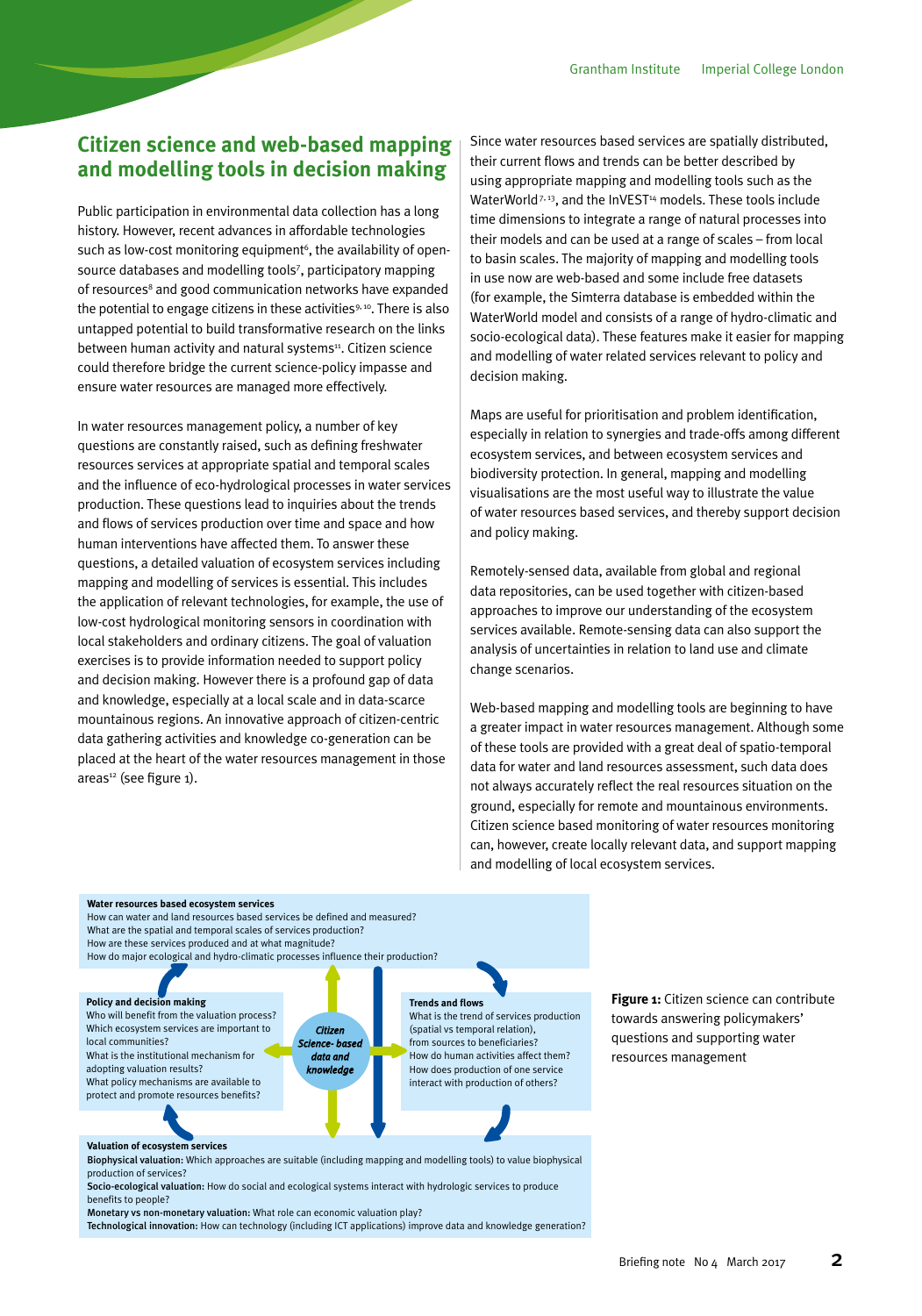#### Policy relevance

A lack of applicable data and knowledge has seriously hindered water resource management in the Himalayan region. Policy and decision makers rely on sparse and potentially inaccurate data and 'rule of thumb' based decision making to try to support the sustainable use of water resources. The integration of citizen science and web-based mapping and modelling tools described above can be enormously valuable for policy makers.

Mountain regions experience a particularly higher degree of uncertainty in relation to their water resources. This uncertainty is a result of the combination of changing hydrological cycle and climatic pattern, natural hazards, and human driven land use and climatic changes. Web-based mapping and modelling tools can also help with this uncertainty dimension. By using plausible future scenarios, these modelling tools can explain the potential change in water availability at a local scale.

#### **The Upper Kaligandaki Basin – a case study site in Nepal**

We have tested citizen science practices and web-based mapping and modelling tools in a trans-Himalayan river basin system in central Nepal (see figure 2). Located in a rain shadow of the Himalayas, the Kaligandaki Basin receives very low precipitation (less than 250 mm per year), mainly from snowfall. The increasingly unpredictable water supply in local streams is making farming even more challenging. Local people are concerned about the changing snowfall in upper mountain areas and its impact on water availability in downstream areas. Sudden and unpredicted glacial melting can also create waterinduced hazards such as landslides, flooding and sedimentation in these areas.

*"Our farmlands are highly productive (...) but there are some big problems. The water supply is becoming more disrupted, soil loss is extensive. (...) We need to address these problems immediately so we can improve agricultural production and increase our household incomes." – Local community member*



**Figure 2:** Altitude map and location of the Upper Kaligandaki database for mapping and modelling of water resources. Basin in Nepal<sup>13</sup>

In addition to natural causes of water resource uncertainty, land use change has a significant impact on ecosystem services. The development of road networks, hydroelectric projects and the expansion of human settlements have been the main drivers of land use change in recent decades. Socio-economic factors such as changes in lifestyle and diet patterns have also been critical.

The region has seen changes in local demographics, including rapid migration, and an increase in eco-tourism businesses. All of these changes may have detrimental impacts on water quality, land productivity and natural beauty. Therefore, a detailed understanding of water and land resources is paramount in sustaining and improving local livelihoods.





**Figure 3:** Local participation in hydro-meteorological monitoring A: Water level sensor B: An Automatic Weather Station

Our experiments in test sites in the region have shown that the combination of citizen-based water resources monitoring and real-time publicly available data is making a real impact on water resources management (see figure 3). Integrating this new approach into local decision making could contribute to better management of water resources and help adapt agricultural practices to changing water availability in the long term.

Using appropriate web-based mapping and modelling tools (WaterWorld), water services have been assessed at basin and sub-basin scales (see figure 5). The results show a variation in hydrological characteristics within the basin. The spatial details of rainfall, water balance, evapo-transpiration and fog input (cloud water) can provide useful information to local authorities. There is a higher rate of evapo-transpiration in the upper catchment and similarly a higher level of fog input (up to 25% of total precipitation) in lower parts of the basin. Notably, there is more water available for human and crop use along the southern parts of the basin.

The modelling results could also provide useful information on water resource distribution within a small sub-catchment. Experiments also showed that these approaches can be equally robust for data scarce regions, although it depends on the spatial and temporal resolution of the available data. Certainly, locally generated data can significantly improve the hydrological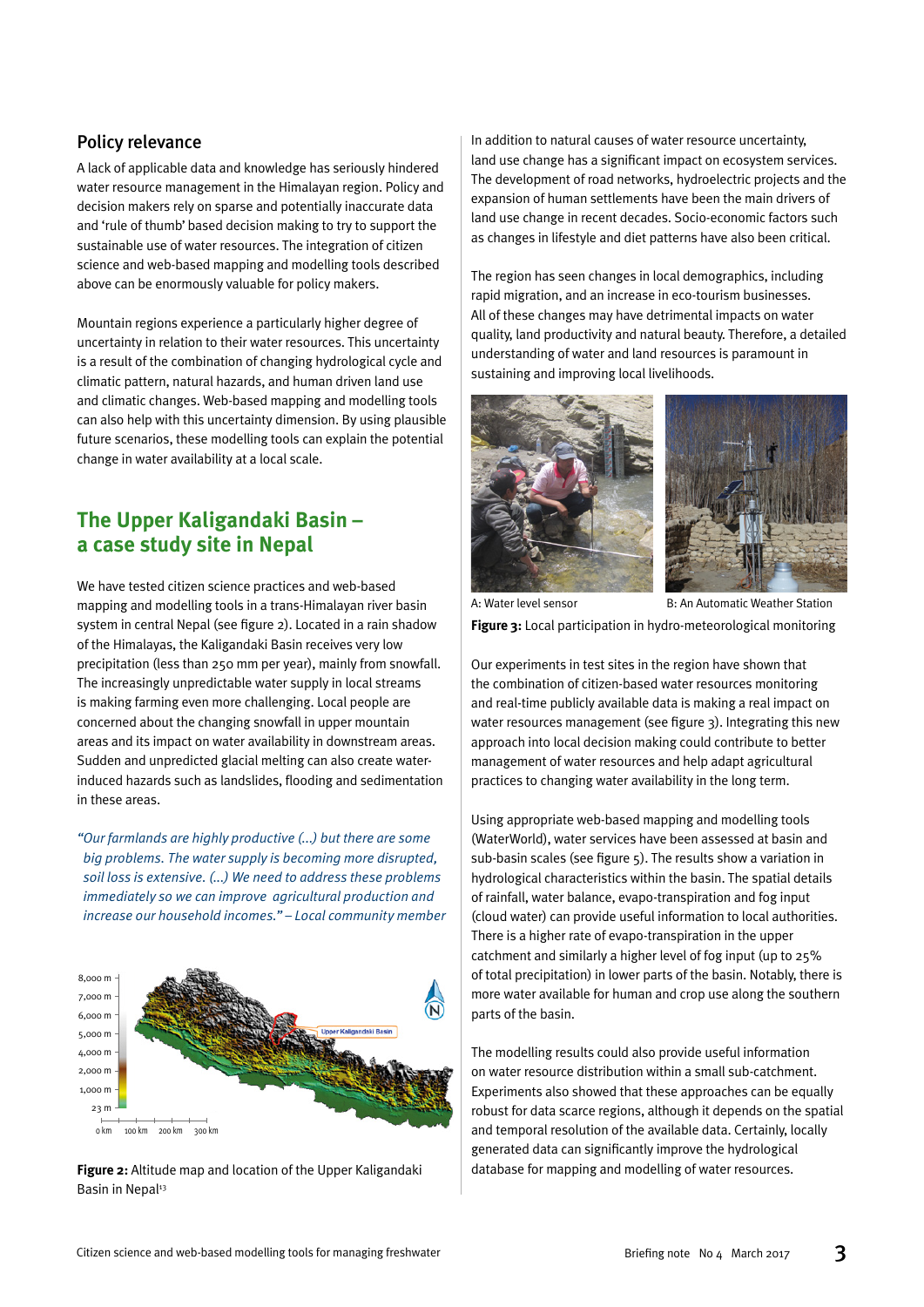







**Figure 4:** Water and cropland management practices in the Upper Kaligandaki Basin – a) agricultural land

- b) irrigation pond
- c) apple farming
- d) community discussion.

480 **збс**  $240$ 120 0  $mm/y$ 

A: Annual rainfall



D: Annual percentage of runoff generated by snowmelt



B: Annual actual evapotranspiration



E: Annual percentage of runoff generated by fog input



C: Annual water balance



**Figure 5:**  Hydrological services generated by the Upper Kaligandaki Basin<sup>13</sup>

F: Human footprint on water quality (percentage contamination)

#### **Lessons learned and opportunities for capacity building**

There is an urgent need for evidence-based and locally relevant water resource management, especially in data scarce mountain regions.

With the recent development of user friendly and affordable technologies such as low-cost hydrological sensors, citizen science practices can now be used in remote and data-scarce Himalayan mountain regions. Our experience shows that the greater availability of data and simplified tools would eventually cascade down to the local scale, as has been the case with other technologies. Local stakeholders would be able to use such tools independently and integrate new data and knowledge into their decision making practices.

Accelerating the use of citizen science, and mapping and modelling tools requires enhanced capabilities among policy makers and practitioners to incorporate these practices. We foresee potential opportunities in collaboration with the Government of Nepal's Department of Hydrology and Meteorology (DHM), and the regional offices of WWF and Practical Action that can help ensure these methods are applied more widely, and in a lasting manner, at local level.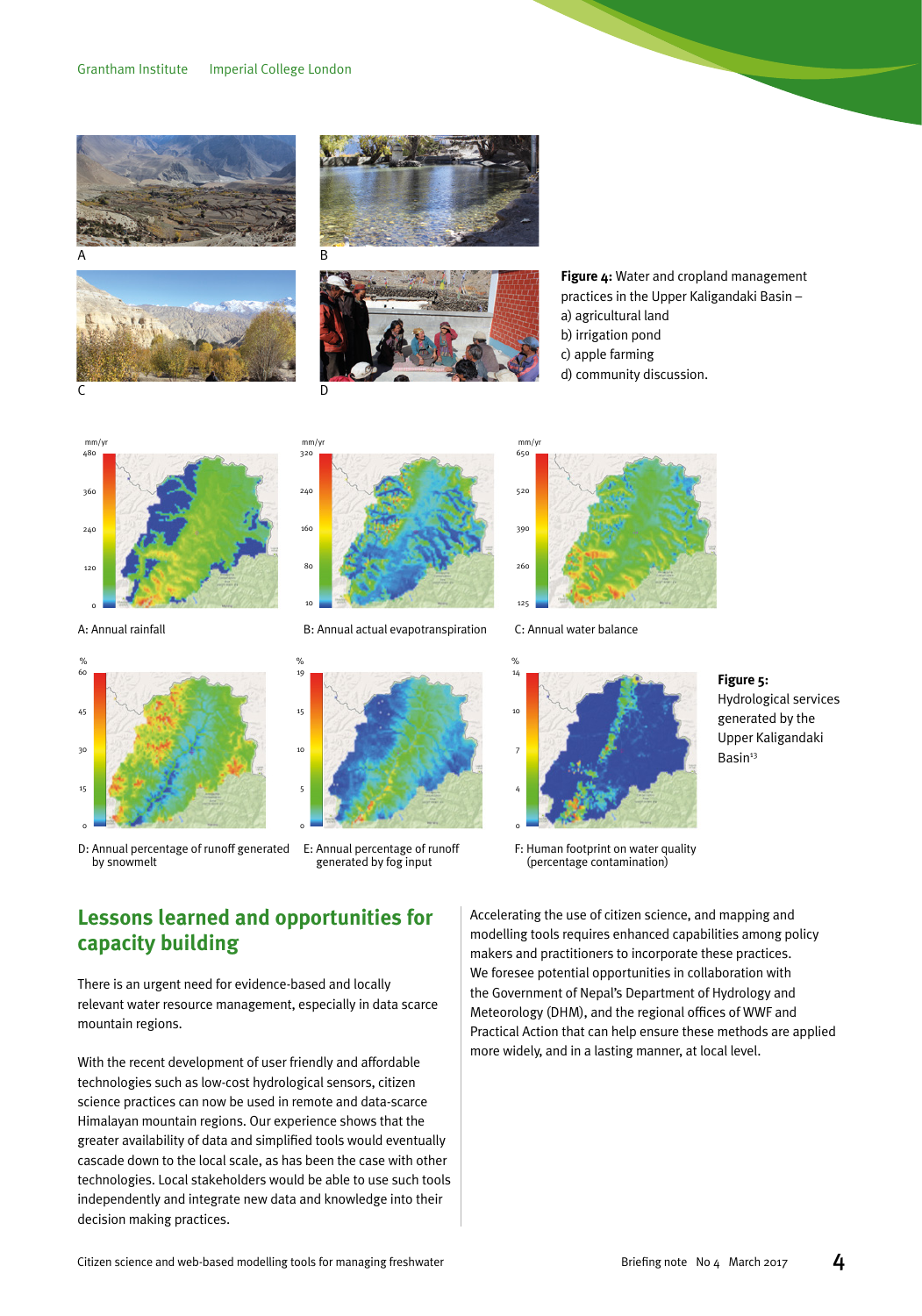#### **Acknowledgements**

This study is funded by the UK Economic and Social Research Council – Impact Acceleration Account (grant number: ES/M500562.1), ESPA's Fellowship Grant (FELL-2014-105) and Mountain-EVO Project (NE-K010239-1). We also thank UNESCO-IHP, Society of Hydrologists and Meteorologists (SOHAM) and Department of Hydrology and Meteorology (DHM) for their valuable inputs in the paper. We are also grateful to Dr Mark Mulligan of King's College London for providing access to the WaterWorld hydrological model and SimTerra database.

#### **About the authors**

#### **Dr Bhopal Pandeya**

Bhopal Pandeya is a Postdoctoral Research Fellow at the Grantham Institute – Climate Change and the Environment. He has more than ten years of research experience at the science-policy interface and has expertise in natural capital and ecosystem services (especially freshwater and land resources management), citizen science, policy support systems, climate change and sustainable development agenda. He graduated with an MPhil degree in Environment, Society and Development from Cambridge University and completed his PhD in understanding the hydrological ecosystem services produced by the Indo-Gangetic Basins and selected mountain catchments in the Himalayas at King's College London. His research activities are funded by the UK Research Councils and DFID, and mainly focused in the Himalayas and the South Asian region. Email: b.pandeya@imperial.ac.uk

#### **Dr Wouter Buytaert**

Dr Buytaert is a Senior Lecturer in water resources and environmental change in the Department of Civil and Environmental Engineering at Imperial College London. He has more than 15 years of experience in hydrology and water resources management in different parts of the world including the Tropical Andes, the Himalayas, East Africa and Central Asia. He is an expert on the impact of land use changes and climate change on hydrological processes and water supply, but also works on the development of environmental models, prediction, decision support and sustainable development. Email: w.buytaert@imperial.ac.uk



#### **References**

- 1. Viviroli D., Dürr H. H., Messerli B., Meybeck M. and Weingartner R. (2007) 'Mountains of the world, water towers for humanity: Typology, mapping, and global significance', Water Resources Research, 43(7), W07447
- 2. Messerli B., Viviroli D. and Weingartner R. (2004) 'Mountains of the world: vulnerable water towers for the 21st Century', Ambio, 29-34
- 3. Xu, J., Grumbine, R.E., Shrestha, A., Eriksson, M., Yang, X., Wang, Y.U.N. and Wilkes, A. (2009) 'The melting Himalayas: cascading effects of climate change on water, biodiversity, and livelihoods', Conservation Biology, 23(3), 520-530
- 4. Grey, D. and Sadoff, C.W. (2007) Sink or swim? Water security for growth and development, Water Policy, 9(6), 545-571
- 5. Crossman, N. D., Burkhard, B., Nedkov, S., Willemen, L., Petz, K., Palomo, I., Drakou, E. G., Martín-Lopez, B., McPhearson, T., Boyanova, K., Alkemade, R., Egoh, B., Dunbar, M. B. and Maes, J. (2013) 'A blueprint for mapping and modelling ecosystem services', Ecosystem Services, 4: 4-14
- 6. Buytaert, W., Baez, S., Bustamante, M. and Dewulf, A., (2012) Web-based environmental simulation: bridging the gap between scientific modeling and decision-making, Environmental science & technology, 46(4), pp.1971-1976.
- 7. Mulligan, M. (2013) 'WaterWorld: a self-parameterising, physically-based model for application in data-poor but problemrich environments globally', Hydrology Research, 44(5), 748-769, doi:10.2166/nh.2012.217
- 8. Jankowski, P., (2009) Towards participatory geographic information systems for community-based environmental decision making, Journal of Envt. Management, 90(6), 1966-1971
- 9. Buytaert W., Zulkafli Z., Grainger S., Acosta L., Bastiaensen J., Bhusal J., Chanie T., Clark, J., De Bièvre B., Dewulf A., Hannah, D.M., Hergarten C., Isaeva A., Karpouzoglou T., Pandeya B., Paudel D., Sharma K., Steenhuis T., Tilahun S., Van Hecken G., Zhumanova M. (2014) 'Citizen science for hydrology and water resources: opportunities for knowledge generation and sustainable ecosystem service management' Frontiers in Earth Science, Section Hydrosphere, pp. 1-21
- 10. Dickinson, J.L., Shirk, J., Bonter, D., Bonney, R., Crain, R.L., Martin, J., Phillips, T. and Purcell, K., (2012) The current state of citizen science as a tool for ecological research and public engagement. Frontiers in Ecology and the Environment, 10(6), pp.291-297.
- 11. Crain, R., Cooper, C. and Dickenson, J.L. (2014) Citizen science: a tool for integrating studies of human and natural systems, Annu. Rev. Environ. Resour., 39:641-65
- 12. Pandeya B., Buytaert W., Zulkafli Z., Karpouzoglou T., Mao F. and Hannah D.M. (2016) 'A comparative analysis of ecosystem services valuation approaches for application at the local scale and in data scarce regions' Ecosystem Services, (doi.org/10.1016/j.ecoser.2016.10.015)
- 13. WaterWorld v2, 2016, WaterWorld Version 2 Modules, King's College London, UK
- 14. Sharp, R., Tallis, H.T., Ricketts, T., Guerry, A.D. et al., 2016, InVEST version 3.3.1, User's Guide, The Natural Capital Project, Stanford University, University of Minnesota, The Nature Conservancy, and World Wildlife Fund

Citizen science and web-based modelling tools for managing freshwater and the state of the Briefing note No 4 March 2017